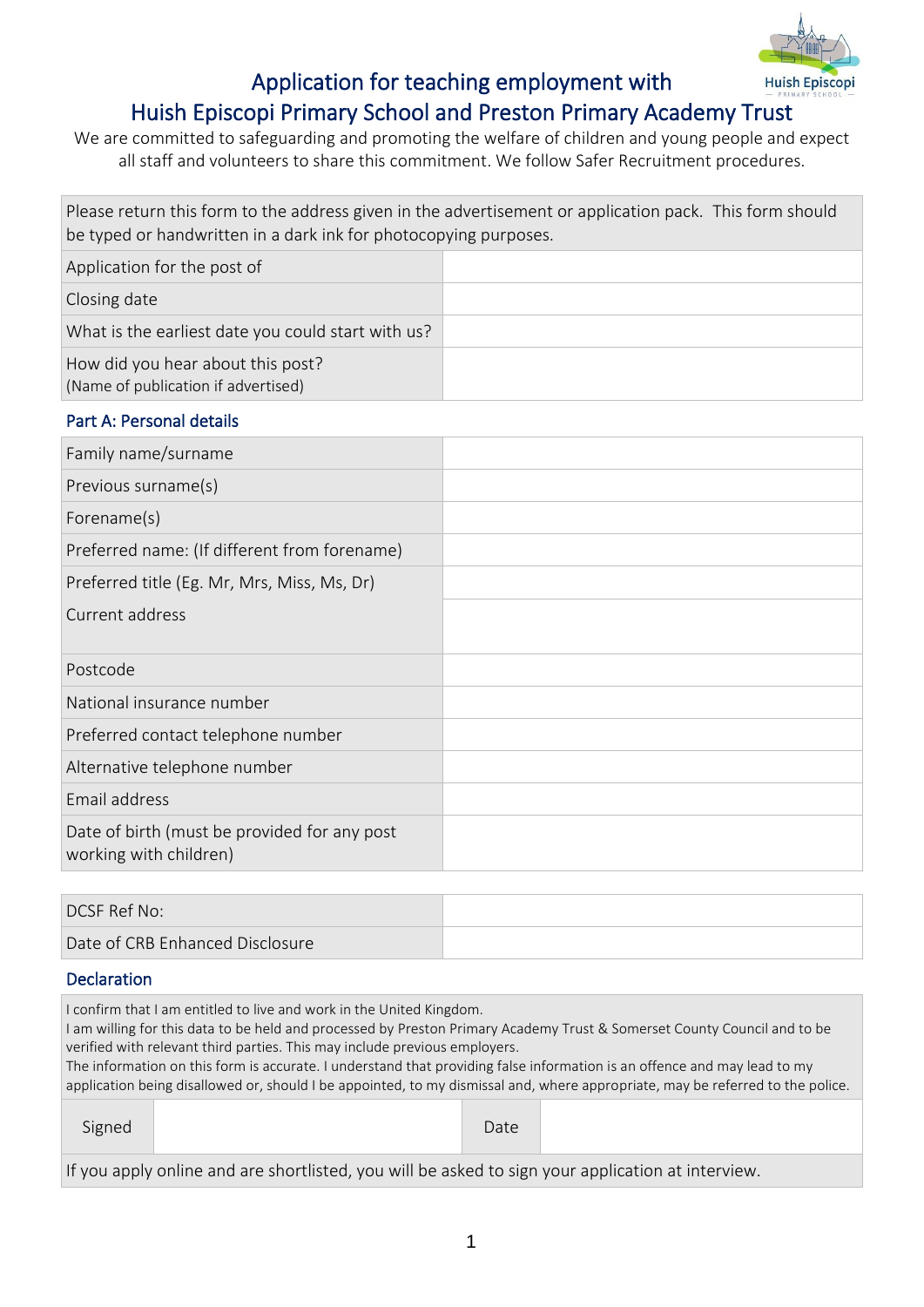# Notes for candidates

- 1. All sections of the application form must be completed. Incomplete applications will not be accepted. The application must then be forwarded to the School as specified in the advertisement, for processing.
- 2. Preston Primary Academy Trust is committed to the protection of children, young people and adults who access our services. You are therefore required, in this application, to provide dates and details of your employment history that you might not, in other forms of employment, be required to provide. In order to ensure that our recruitment practices are safe and robust we will explore any gaps in your employment history and any dates that you provide in your application.
- 3. If you are completing the application form electronically, additional information, which you consider relevant, may be submitted on a separate sheet or sheets if there is insufficient space on the form. Please do not glue/attach information to the form as it makes it difficult to photocopy.
- 4. You are welcome to attach a letter in support of your application but, unless requested otherwise in the advertisement or job details, you are asked not to send curriculum vitae, testimonials or other documents.
- 5. The information supplied by you on this form will be used for recruitment and selection purposes only. Preston Primary Academy Trust undertakes that if it needs to use the information for any other purpose, it will not do so without having first obtained your consent.
- 6. The School has a duty to ensure the fitness of all employees to carry out the duties for which they are employed. You may be required to complete a confidential health declaration form and, if so, the offer of employment will be subject to receipt of a satisfactory medical report. In some cases a medical examination may be necessary before an appointment can be confirmed.
- 7. All external successful applicants will be asked to confirm, in advance of taking up the appointment, that they are eligible to work in the United Kingdom. In order to establish this, the successful applicant will be asked to provide documentation showing their National Insurance Number or provide copies of Tax Forms P45 or P60 or provide other evidence of their entitlement to work in the UK.
- 8. This post requires a criminal background check via the Disclosure Procedure.
- 9. Spent Criminal Convictions: The post for which you are applying is exempt from Section 4(2) of the Rehabilitation of Offenders Act 1974 by virtue of the Rehabilitation of Offenders Act (Exemptions) Order 1975 which requires you to reveal **any** information concerning spent or unspent convictions, cautions, reprimands or warnings. Failure to disclose information concerning such convictions in your application for this post may lead to dismissal or disciplinary action by Governors or LA. Any information given will be treated in strict confidence and will be considered only in relation to your application for this post.
- 10. Preston Primary Academy Trust strives to ensure that no employee or job applicant receives less favourable treatment than another on the grounds of age, disability, ethnic or national origin, gender, marital status, religion, sexual orientation or political belief.
- 11. The Governors of Voluntary Aided Schools, as the employers of the "staffing complement", will have regard to this policy insofar as it is consistent with the character of the School's Foundation and its Trust Deed.
- 12. Canvassing the support of Members of Somerset County Council, Senior Officers of the Council or Preston Primary Academy Trust may lead to the disqualification of a candidate's application.
- 13. This authority is committed to safeguarding and promoting the welfare of children and young people and our recruitment and selection processes are particularly rigorous in relation to child protection. You should be aware that aspects of the assessment process and interview will explore your motivation and suitability to work with children.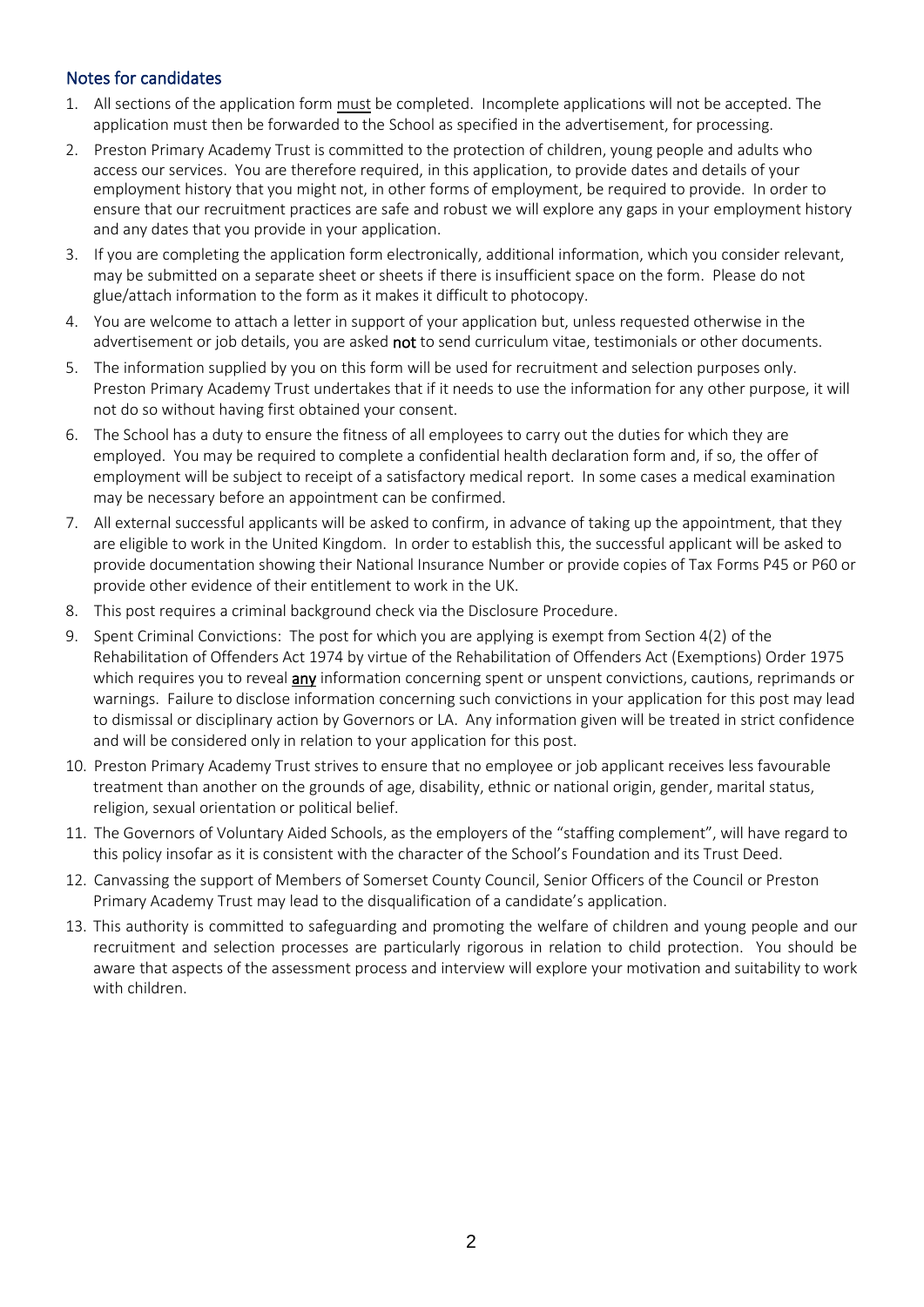# Part B: Education and training

Please provide information about post-16 education and training you have received in this country or abroad and include all qualifications obtained, including degrees, with class and division and Teaching Certificates (most recent first).

| Establishment | Full or<br>part time | Subjects studied and<br>examinations taken | Qualification<br>obtained | Dates attended |
|---------------|----------------------|--------------------------------------------|---------------------------|----------------|
|               |                      |                                            |                           |                |
|               |                      |                                            |                           |                |
|               |                      |                                            |                           |                |
|               |                      |                                            |                           |                |
|               |                      |                                            |                           |                |
|               |                      |                                            |                           |                |
|               |                      |                                            |                           |                |
|               |                      |                                            |                           |                |
|               |                      |                                            |                           |                |
|               |                      |                                            |                           |                |
|               |                      |                                            |                           |                |
|               |                      |                                            |                           |                |
|               |                      |                                            |                           |                |
|               |                      |                                            |                           |                |
|               |                      |                                            |                           |                |
|               |                      |                                            |                           |                |
|               |                      |                                            |                           |                |
|               |                      |                                            |                           |                |
|               |                      |                                            |                           |                |
|               |                      |                                            |                           |                |
|               |                      |                                            |                           |                |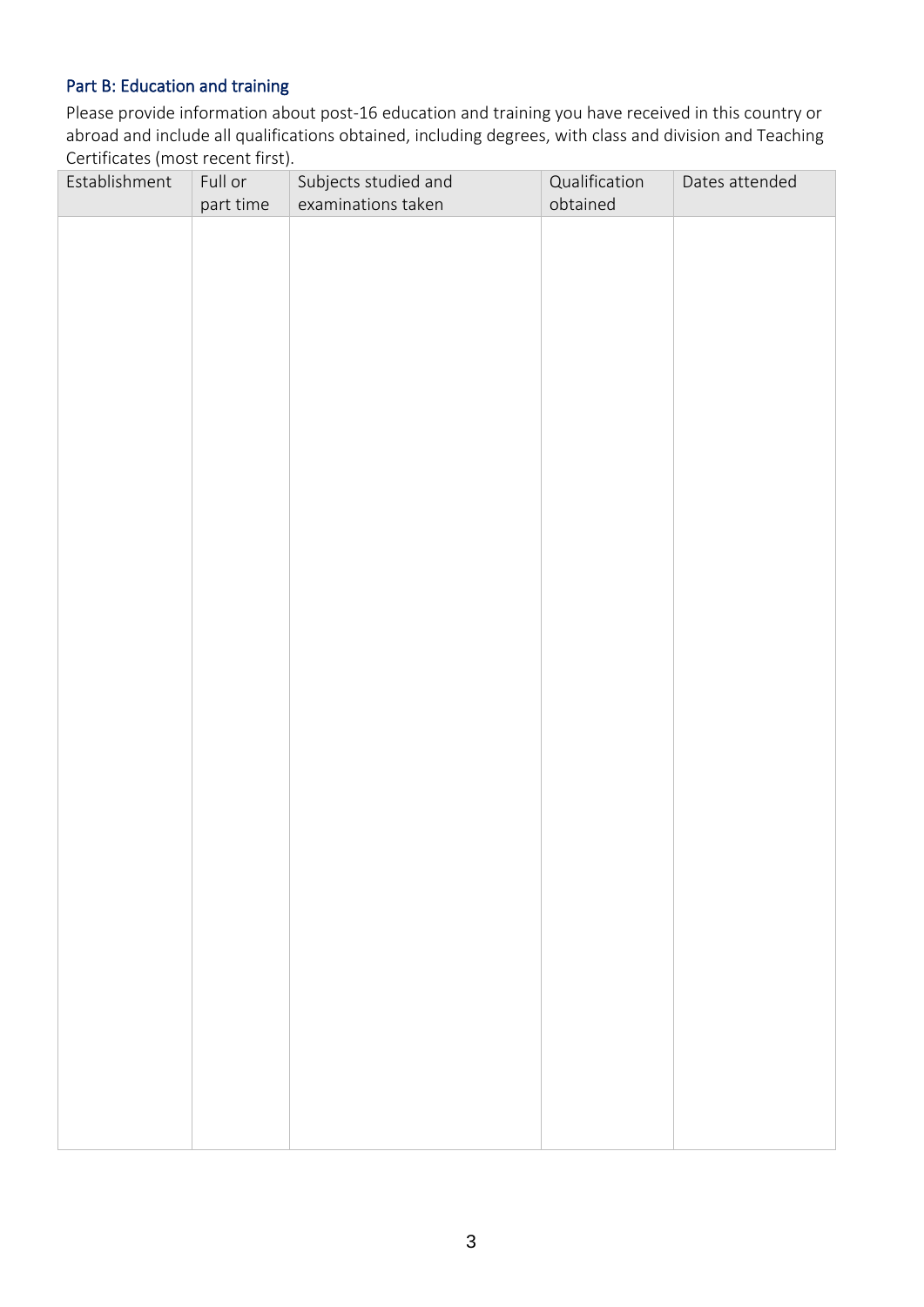# Part C: Teaching experience

Please give details of all teaching experience (most recent first). NB: It is a requirement of DCSF Guidance: Safeguarding Children and Safer Recruitment in Education (January 2007) that any gaps in employment history are identified and fully explained.

| Local Education<br>Authority or employer,<br>name and size of<br>school (number on<br>roll). | Age range<br>taught<br>(specific range<br>required) | Dates of<br>employment<br>and reasons for<br>leaving | Post / position held<br>Curriculum<br>responsibilities / subjects | Point or relevant<br>salary scale and<br>allowances |
|----------------------------------------------------------------------------------------------|-----------------------------------------------------|------------------------------------------------------|-------------------------------------------------------------------|-----------------------------------------------------|
| Current post                                                                                 |                                                     |                                                      |                                                                   |                                                     |
|                                                                                              |                                                     |                                                      |                                                                   |                                                     |
|                                                                                              |                                                     |                                                      |                                                                   |                                                     |
| Previous posts                                                                               |                                                     |                                                      |                                                                   |                                                     |
|                                                                                              |                                                     |                                                      |                                                                   |                                                     |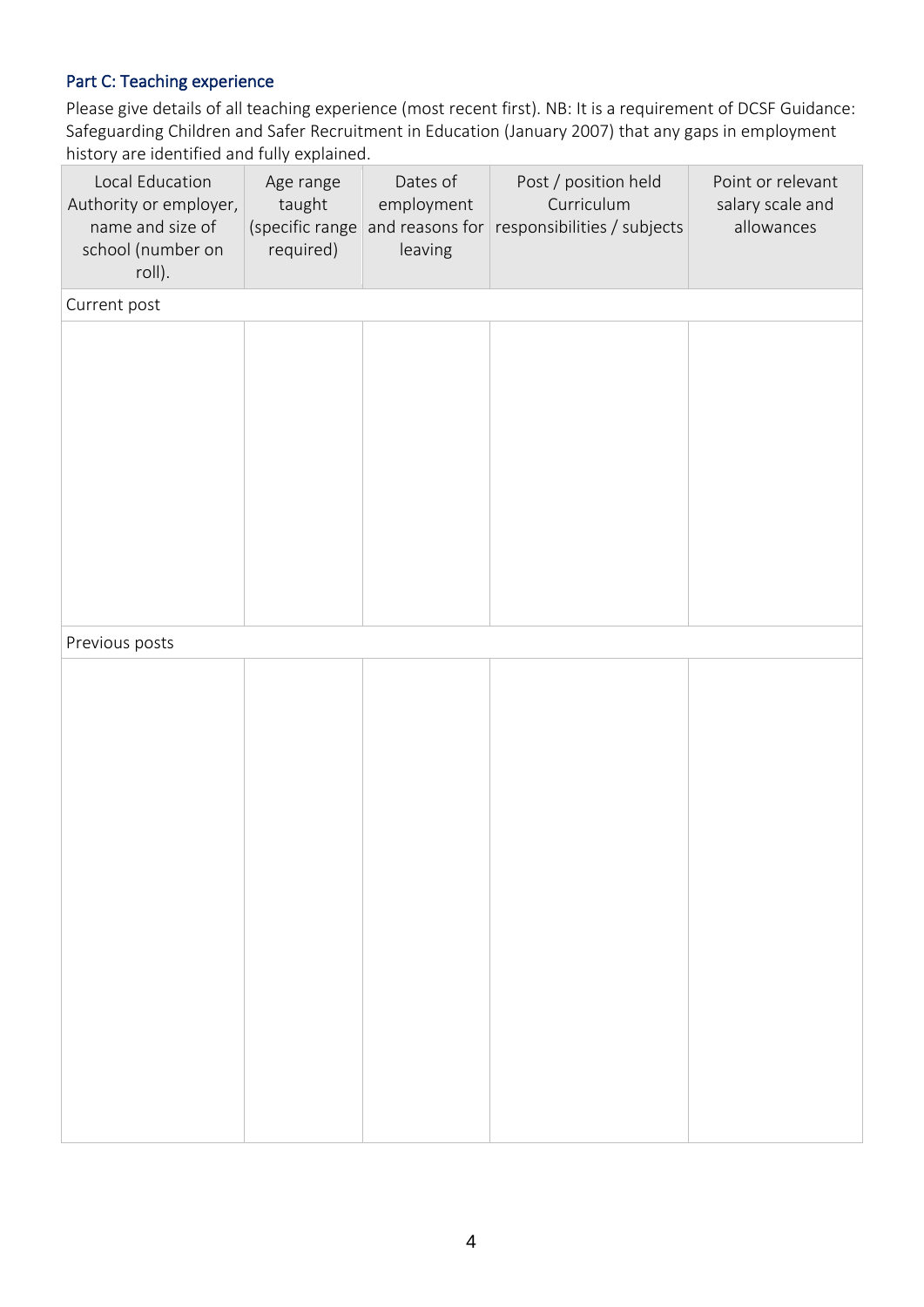# Part D: Previous appointments, other than teaching (most recent first)

Please provide information on any other relevant experience, including family commitments and voluntary work.

| Name and address of employer or<br>organisation | Dates of<br>employment and<br>reasons for leaving | Job title and description |
|-------------------------------------------------|---------------------------------------------------|---------------------------|
|                                                 |                                                   |                           |
|                                                 |                                                   |                           |
|                                                 |                                                   |                           |
|                                                 |                                                   |                           |
|                                                 |                                                   |                           |
|                                                 |                                                   |                           |
|                                                 |                                                   |                           |
|                                                 |                                                   |                           |
|                                                 |                                                   |                           |
|                                                 |                                                   |                           |
|                                                 |                                                   |                           |
|                                                 |                                                   |                           |

\*For posts working with children/vulnerable adults you must provide all dates.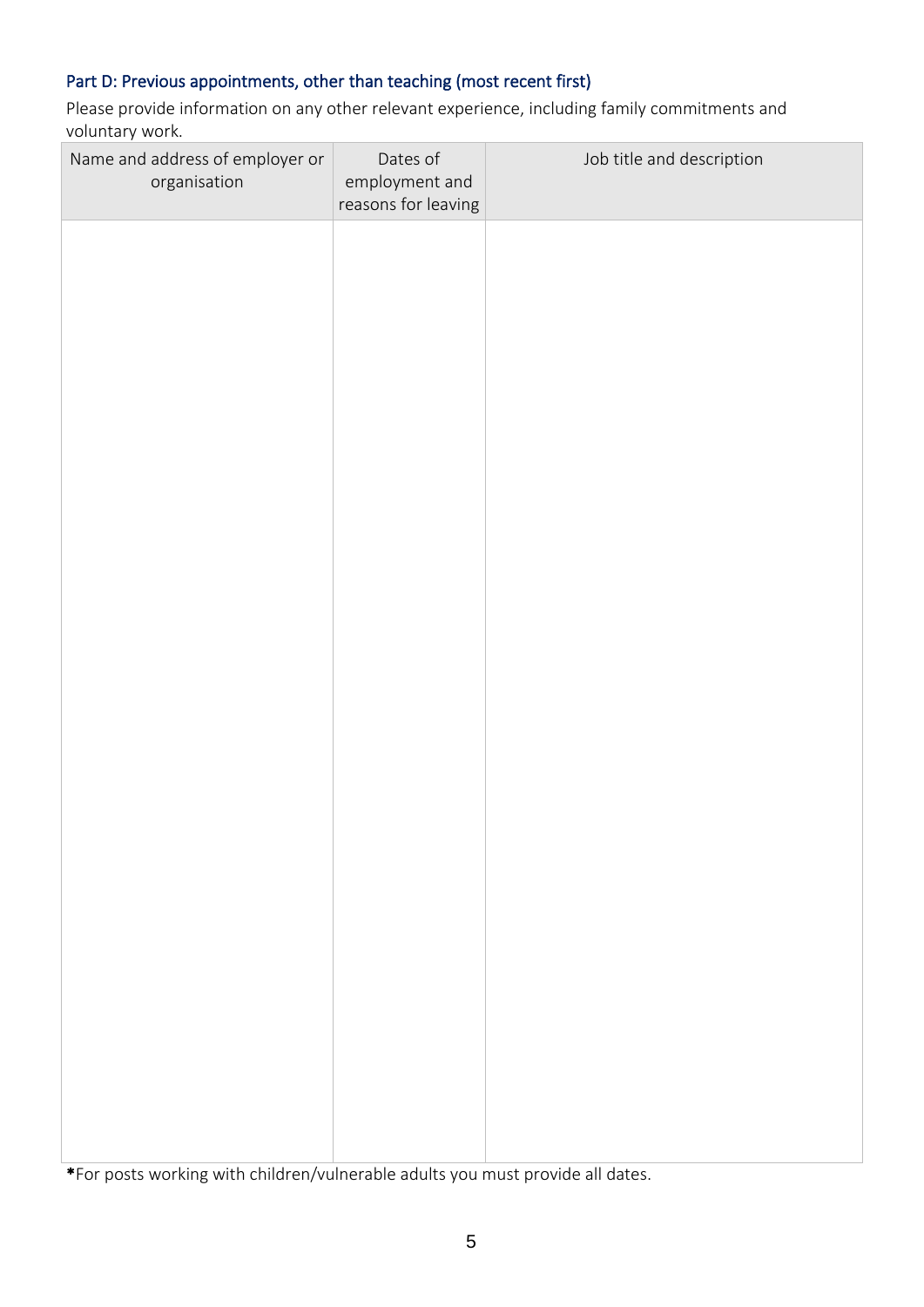# Part E: Professional development

Please give details of any professional development and in-service training courses attended which you consider to be relevant to this post (most recent first).

| Organising body /<br>provider | Course title / theme | Date | Duration | Outcomes, including<br>assessed result as<br>appropriate |
|-------------------------------|----------------------|------|----------|----------------------------------------------------------|
|                               |                      |      |          |                                                          |
|                               |                      |      |          |                                                          |
|                               |                      |      |          |                                                          |
|                               |                      |      |          |                                                          |
|                               |                      |      |          |                                                          |
|                               |                      |      |          |                                                          |
|                               |                      |      |          |                                                          |
|                               |                      |      |          |                                                          |
|                               |                      |      |          |                                                          |
|                               |                      |      |          |                                                          |
|                               |                      |      |          |                                                          |
|                               |                      |      |          |                                                          |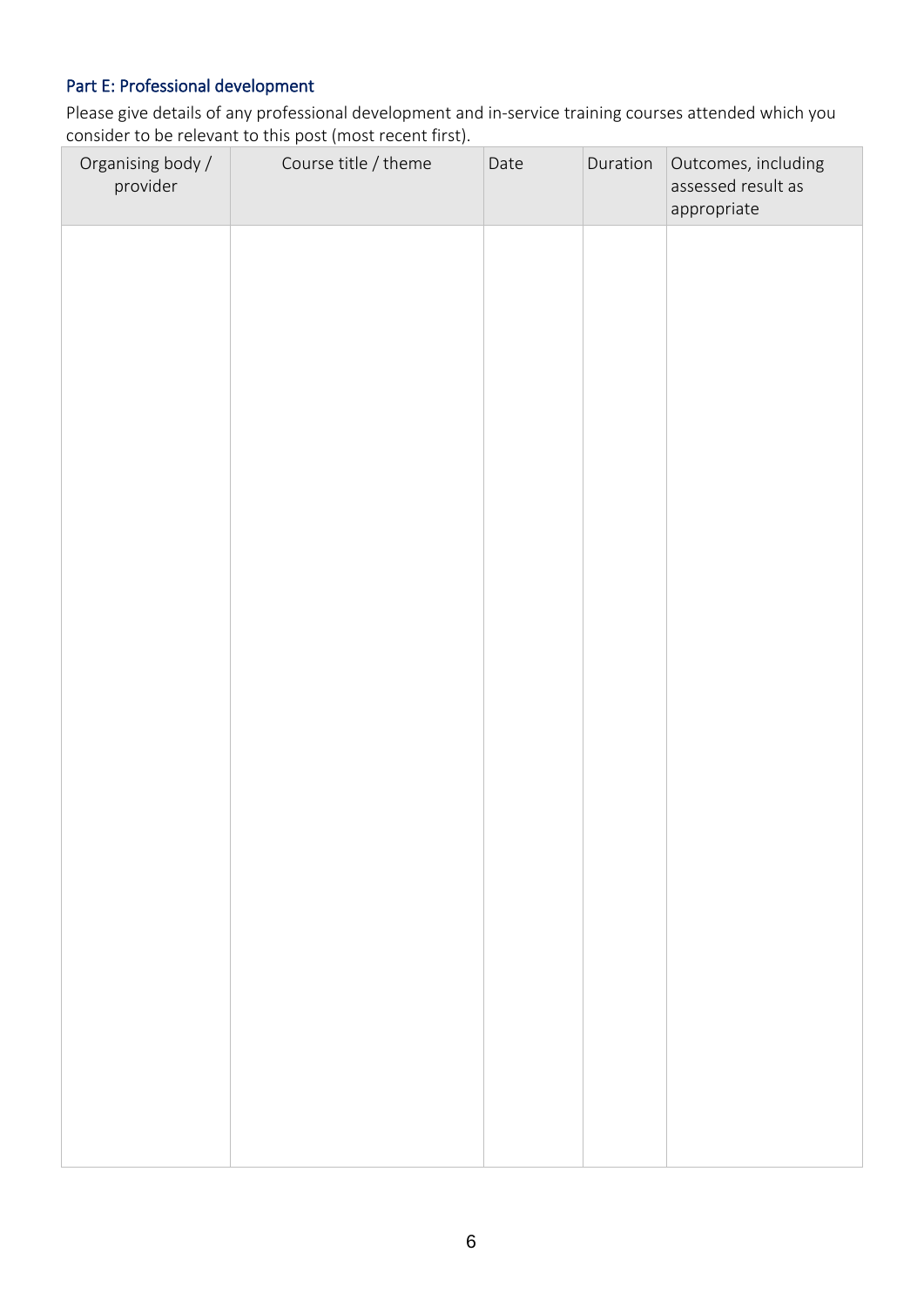# Part F: Personal statement

You may continue on a separate sheet if you need to or include a covering letter.

#### Key competencies, knowledge and skills:

Use this part of the form to tell us about you. We would like to know what you feel you will bring to the role in terms of your personality, skills and aptitudes. Please include why you would like to work at our school; be specific.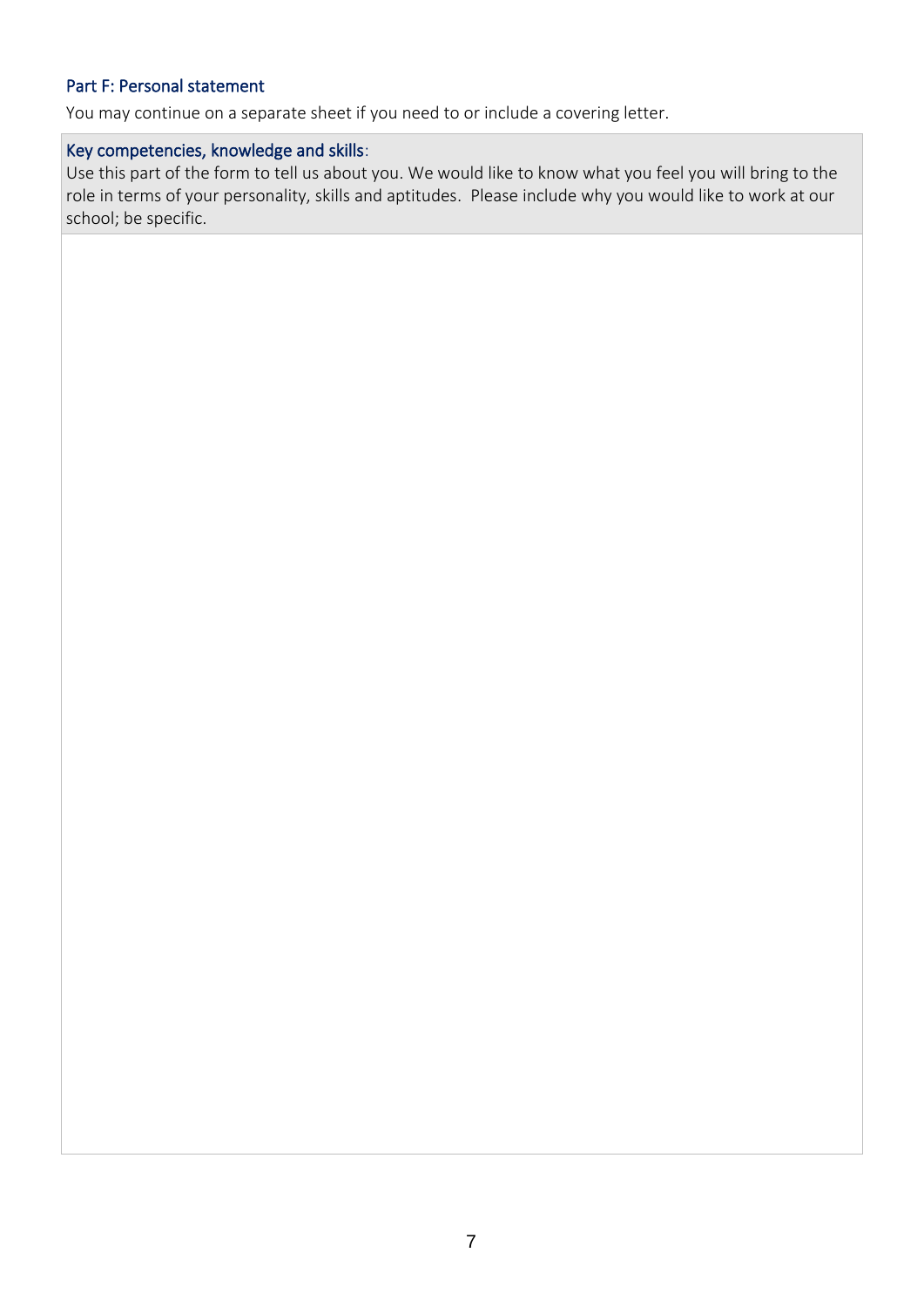#### Part G: References

Daytime telephone number

Position/ relationship to you

References will be taken up prior to interview for shortlisted candidates. If you need to discuss this please contact the school specified in the advertisement. Unless you are seeking your first teaching appointment, you must quote your present or most recent headteacher or equivalent person. Your referees will be asked about your suitability to work with children and at least one of your referees must be able to comment on your teaching abilities. We reserve the right to approach any of your previous employers in connection with this application. References will not be accepted from relatives or from people who are responding solely in the capacity of friends of their applicant. References will be requested by email where possible and it is your responsibility to ensure that your referees consent to their details being provided.

| Name of first referee          |                          |
|--------------------------------|--------------------------|
| Job title of referee           |                          |
| Address (Including Postcode)   |                          |
| Email address if available     |                          |
| Daytime telephone number       |                          |
| Position / relationship to you |                          |
| Dates of your employment       | From:<br>To:<br>$\prime$ |
| Name of second referee         |                          |
| Job title of referee           |                          |
| Address (Including Postcode)   |                          |
| Email address if available     |                          |

Dates of your employment From: / To: /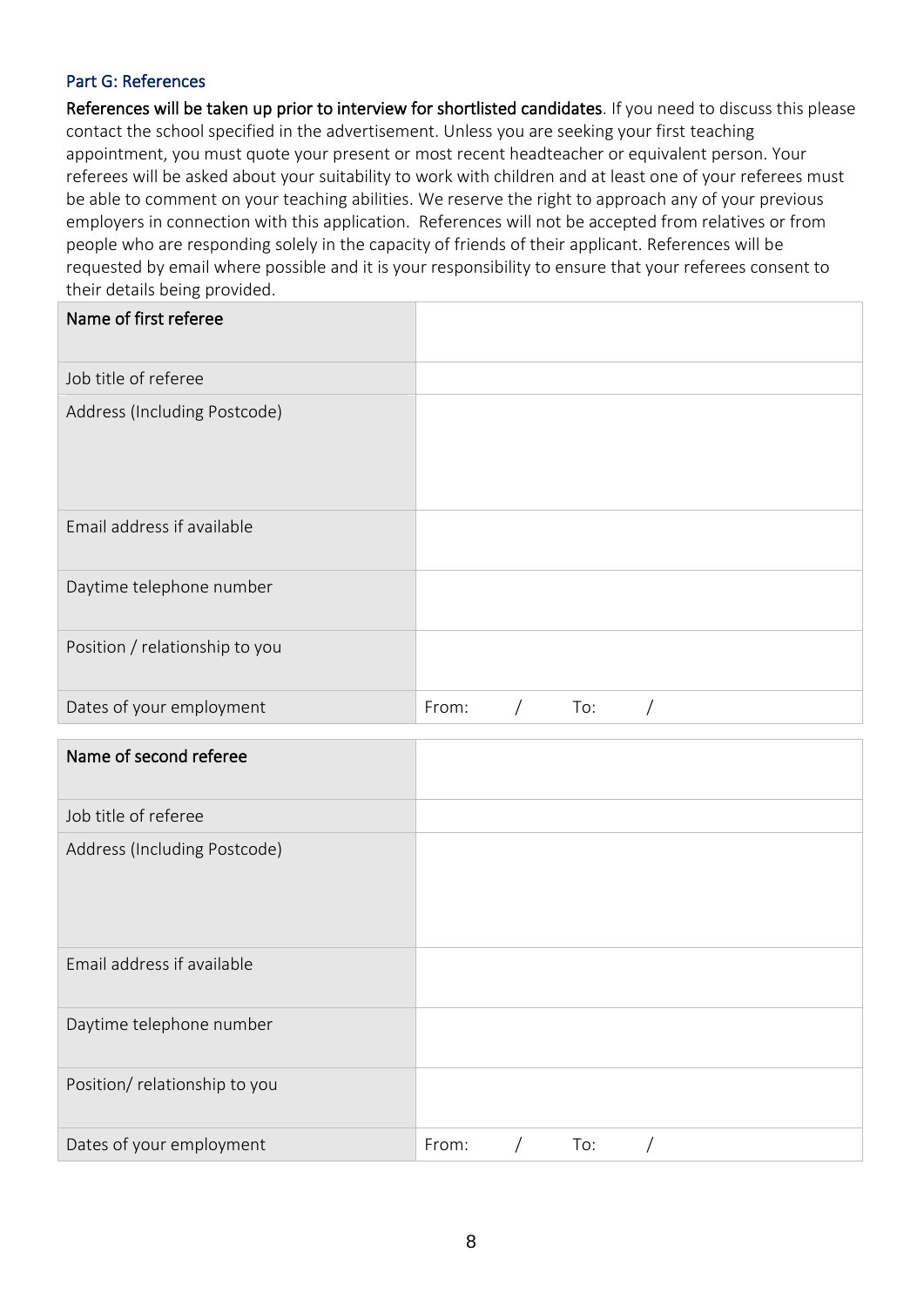# Part H Supplementary information

| Have you previously opted out of the Teachers' Pension<br>Scheme? | Yes l<br>$No$ |
|-------------------------------------------------------------------|---------------|
| If you have opted out, please give date                           |               |
| Are you a member of another pension scheme?                       | No l<br>Yes   |
| If, yes, please specify the name of the pension scheme            |               |

## Positive about disability

| Do you consider yourself to have a disability?                                                                | Yes<br>No <sub>1</sub> |
|---------------------------------------------------------------------------------------------------------------|------------------------|
| If yes, would the provision of any aids or modification<br>assist you in carrying out the duties of the post? |                        |
| Is there anything we need to know about your disability<br>in order to offer you a fair selection interview?  |                        |

# Part J Declarations

# General Teaching Council

| Are you recognised as a qualified teacher?                                                                                                    | $No$    <br>Yes |  |
|-----------------------------------------------------------------------------------------------------------------------------------------------|-----------------|--|
| If not, are you eligible for recognition?                                                                                                     | No<br>Yes I     |  |
| Are you registered with the GTC?                                                                                                              | $No$    <br>Yes |  |
| If Yes, please give GTC registration number                                                                                                   |                 |  |
| Please contact the GTC for information about registration or general enquiries.<br>Call 0870 001 0308 or visit the website at www.gtce.org.uk |                 |  |

## Induction

| Have you successfully completed a NQT induction | Yes l<br>$N$ o I |
|-------------------------------------------------|------------------|
| period?                                         |                  |

| <b>Disclosure</b><br>of criminal<br>offences | This post involves working with children, is exempt from the Rehabilitation of Offenders Act<br>and requires a Criminal Records Bureau Enhanced Disclosure Certificate. You should declare<br>and give full details, including dates and places, of any 'spent' or 'unspent' criminal<br>convictions, cautions and bind-overs.<br>We will also check List 99 and the PoCA (Protection of Children Act) List and the<br>replacement 'barred lists' maintained under the Vetting and Barring Scheme to check<br>whether you are disqualified from working with children. |
|----------------------------------------------|------------------------------------------------------------------------------------------------------------------------------------------------------------------------------------------------------------------------------------------------------------------------------------------------------------------------------------------------------------------------------------------------------------------------------------------------------------------------------------------------------------------------------------------------------------------------|
| General<br>Teaching<br>Council               | We will also check whether you are subject to sanctions imposed by the General Teaching<br>Council.                                                                                                                                                                                                                                                                                                                                                                                                                                                                    |
| Important<br>Reminder                        | Please ensure that you inform us of any relevant information. By signing the Declaration on<br>page one you understand that withholding information or providing false information is an<br>offence and could result in the application being rejected, or summary dismissal if you have<br>been selected, and possible referral to the police.                                                                                                                                                                                                                        |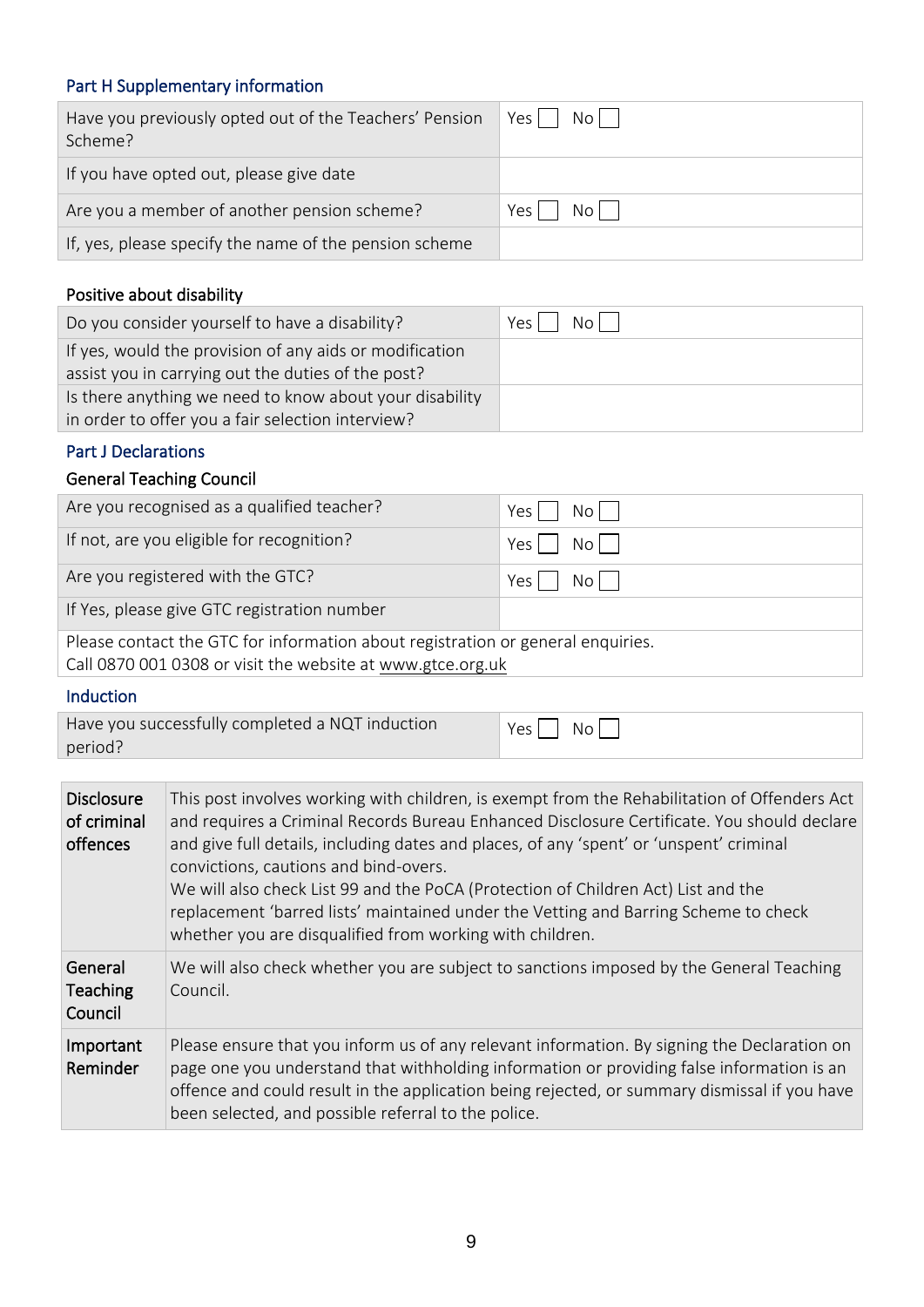Details of spent or unspent convictions (see above). These can be included on a separate sheet in a sealed envelope if you wish.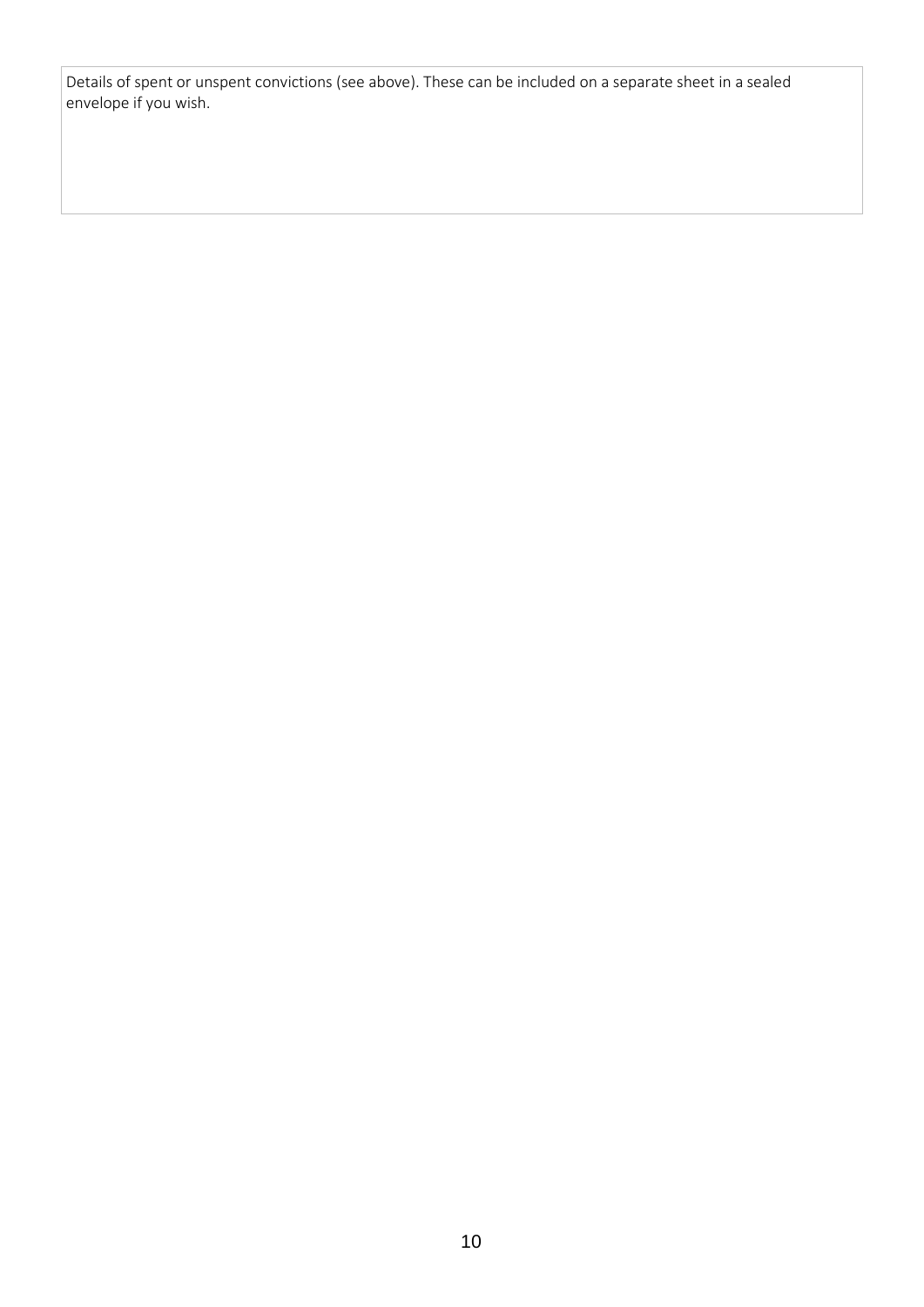# Further Education Qualification Verification Consent Form

#### Newly Qualified Teachers Only

An increasing number of universities and further education establishments are requesting written consent from their former students in order to release details to employing LAs to confirm that the required qualifications have been awarded. Therefore you are asked to complete the form below and sign and date the form to enable Somerset County Council/Preston Primary Academy Trust to request this information on your behalf.

#### Part A - Personal details

| Full name        |  |
|------------------|--|
| Previous surname |  |
| Date of birth    |  |
| DCSF No          |  |

#### Part B - Details of Study

| University, college or institution attended |      |    |
|---------------------------------------------|------|----|
| Period of study time                        | From | τo |
| State if full or part time                  |      |    |
| DCSE No                                     |      |    |

#### Part C - Qualification Details

| Title of qualification                 |  |
|----------------------------------------|--|
| Pass/Hons                              |  |
| Date of award                          |  |
| Class/division                         |  |
| Main subjects (principal subject first |  |
| Awarding body                          |  |

#### Please continue for additional qualifications

| Title of qualification                 |  |
|----------------------------------------|--|
| Pass/Hons                              |  |
| Date of award                          |  |
| Class/division                         |  |
| Main subjects (principal subject first |  |
| Awarding body                          |  |

| Title of qualification |  |
|------------------------|--|
| Pass/Hons              |  |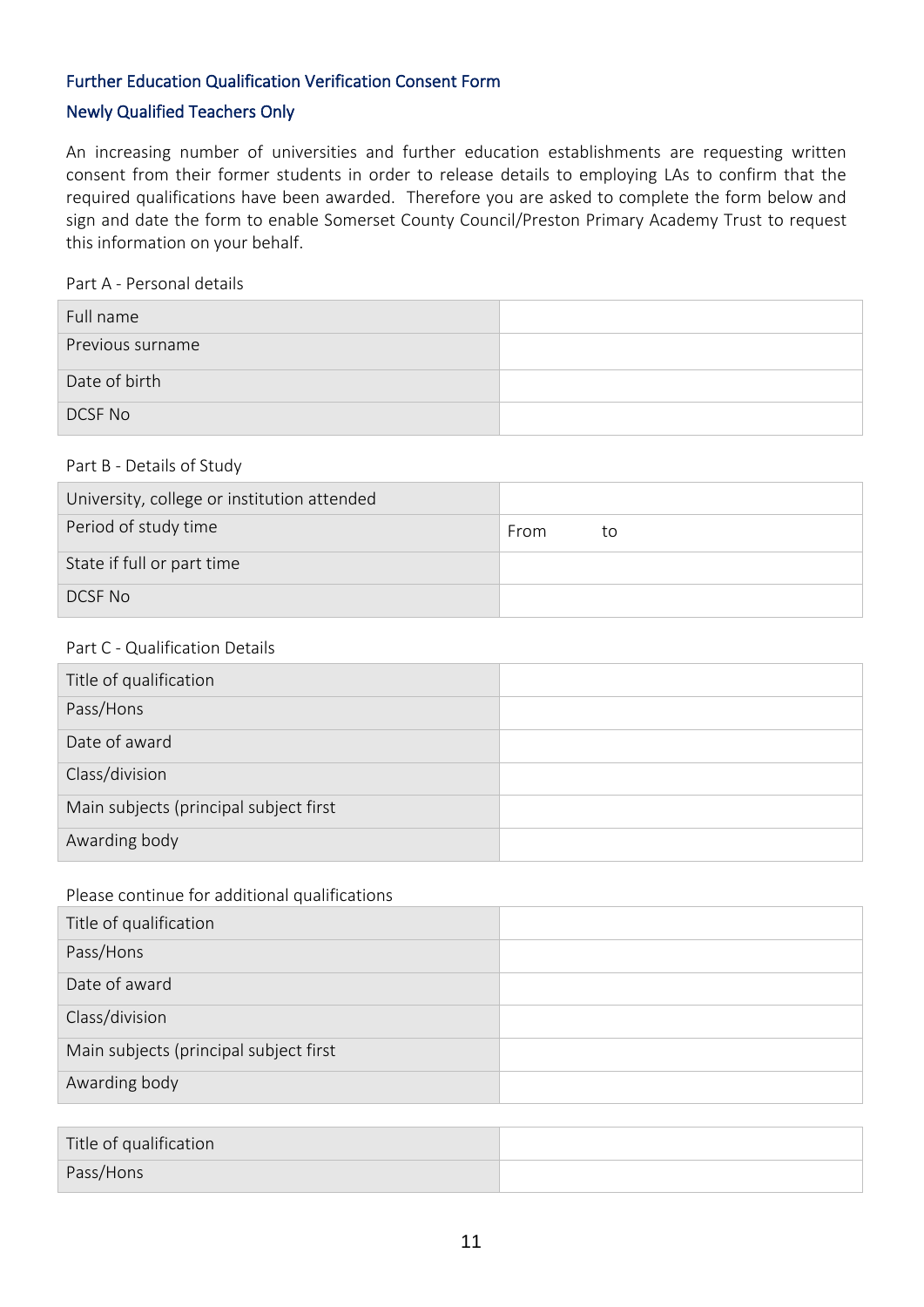| Date of award                          |  |
|----------------------------------------|--|
| Class/division                         |  |
| Main subjects (principal subject first |  |
| Awarding body                          |  |

| Title of qualification                 |  |
|----------------------------------------|--|
| Pass/Hons                              |  |
| Date of award                          |  |
| Class/division                         |  |
| Main subjects (principal subject first |  |
| Awarding body                          |  |

Please indicate which of the QTS test you have passed:

| Literacy | Yes<br><b>No</b>              |
|----------|-------------------------------|
| Numeracy | Yes <sub>1</sub><br>No        |
| ICT      | Yes <sub>1</sub><br><b>No</b> |

# Declaration

| I confirm that the details given above are accurate and authorise Somerset County Council/Preston<br>Primary Academy Trust to verify this with the awarding bodies. |  |  |  |  |
|---------------------------------------------------------------------------------------------------------------------------------------------------------------------|--|--|--|--|
| Signature                                                                                                                                                           |  |  |  |  |
| Date                                                                                                                                                                |  |  |  |  |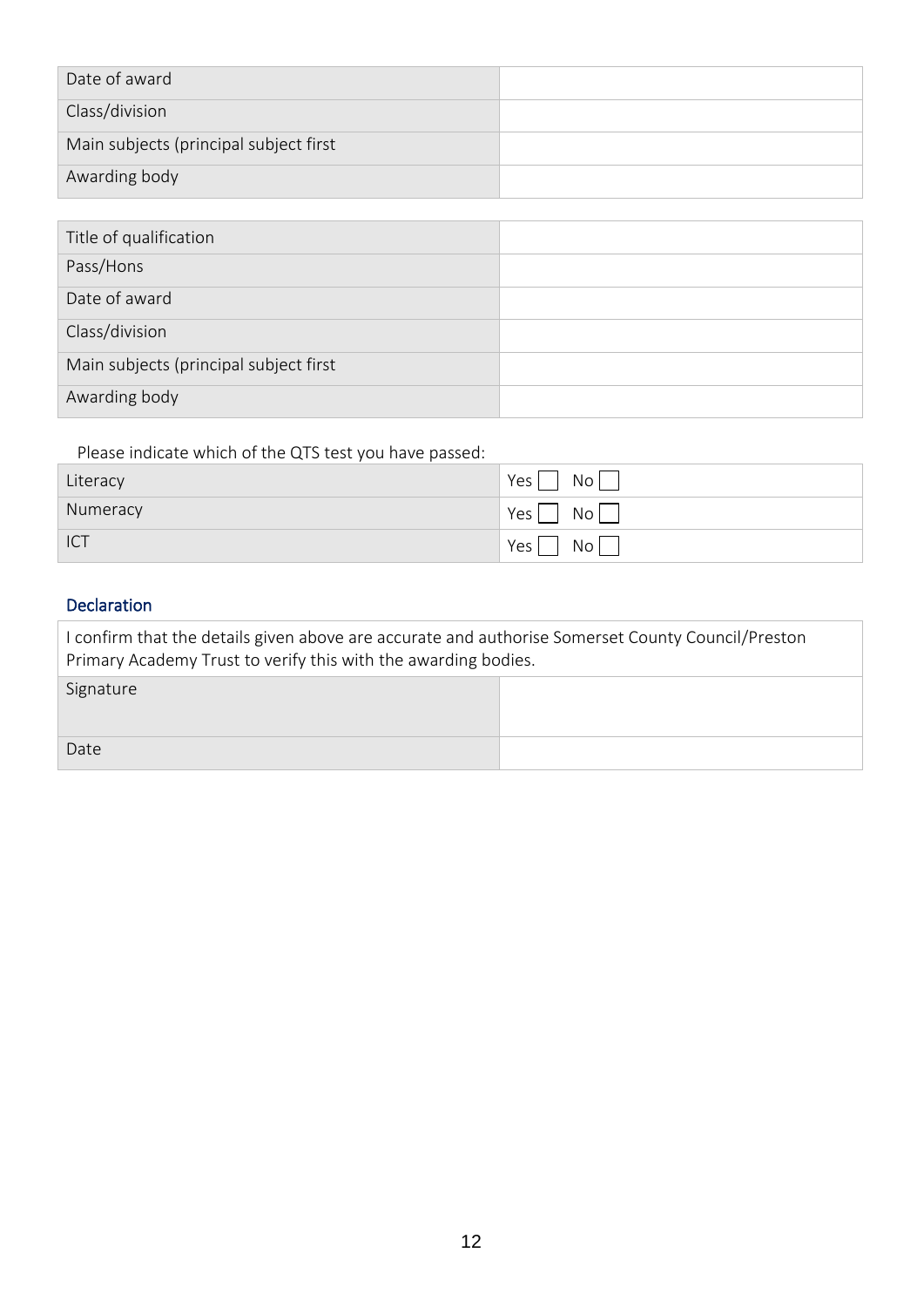#### EQUAL OPPORTUNITIES POLICY - RECRUITMENT MONITORING

Somerset County Council/Preston Primary Academy Trust has a Policy of Equal Opportunities. Part of this involves a fair and equitable recruitment based on merit irrespective of race, colour, nationality, religion, sex or sexuality, age, disability, gender, ethnic or national origin, marital status, domestic responsibilities, political or trade union activity. (These are only examples, other forms of discrimination will be avoided also). We ask all applicants to provide the information requested below to monitor the effectiveness of the Policy and in particular our recruitment processes.

The information will be treated as confidential and will be used to monitor the fairness of our recruitment practices and will help to ensure that the Authority's equal opportunities information on employees is kept up to date. Analysis of this information will highlight whether action is required to redress areas of inequality.

*Please complete the form, ticking the boxes when necessary.*

| Name:<br>Department / Section / Establishment:<br>Post applied for:<br>Grade:<br>Closing date of post: |                                                                                                    |  |         |                  |       |                            |           |               |                      |       |           |  |
|--------------------------------------------------------------------------------------------------------|----------------------------------------------------------------------------------------------------|--|---------|------------------|-------|----------------------------|-----------|---------------|----------------------|-------|-----------|--|
| 1a.                                                                                                    | Are you currently employed by Somerset County Council?<br>Yes<br>No<br>(If NO go to Question 2)    |  |         |                  |       |                            |           |               |                      |       |           |  |
| $1b$ .                                                                                                 | Are you applying for a post in the same Department / Section /<br>that you currently work in?      |  |         |                  |       |                            |           | Establishment |                      | Yes   | No        |  |
| 2.                                                                                                     | Male                                                                                               |  |         | Female           |       |                            | $\sim$    |               |                      |       |           |  |
| 3.                                                                                                     | Please indicate your age bracket:                                                                  |  |         |                  |       |                            |           |               |                      |       |           |  |
|                                                                                                        | 16-25 years old                                                                                    |  |         |                  | 36-45 | years old                  |           |               |                      | 56-65 | years old |  |
|                                                                                                        | 26-35 years old                                                                                    |  |         |                  |       | 46-55 years old            |           |               |                      | $65+$ | years old |  |
| 4.                                                                                                     | Do you have caring responsibilities for dependent children or<br>dependent<br>Yes<br>No<br>adults? |  |         |                  |       |                            |           |               |                      |       |           |  |
| 5.                                                                                                     | How would you describe your Ethnic Origin? (incl. UK born or settled)                              |  |         |                  |       |                            |           |               |                      |       |           |  |
|                                                                                                        | Bangladeshi                                                                                        |  | Chinese |                  |       |                            | Pakistani |               | Other (Please state) |       |           |  |
|                                                                                                        | <b>Black African</b>                                                                               |  | Gypsy   |                  |       | White European (not UK)    |           |               |                      |       |           |  |
|                                                                                                        | <b>Black Caribbean</b>                                                                             |  | Indian  |                  |       |                            | White UK  |               |                      |       |           |  |
| 6.<br>If you consider yourself to have a disability please indicate the nature of this:                |                                                                                                    |  |         |                  |       |                            |           |               |                      |       |           |  |
|                                                                                                        | Mobility impairment                                                                                |  |         | Sight impairment |       | Other (Please state below) |           |               |                      |       |           |  |